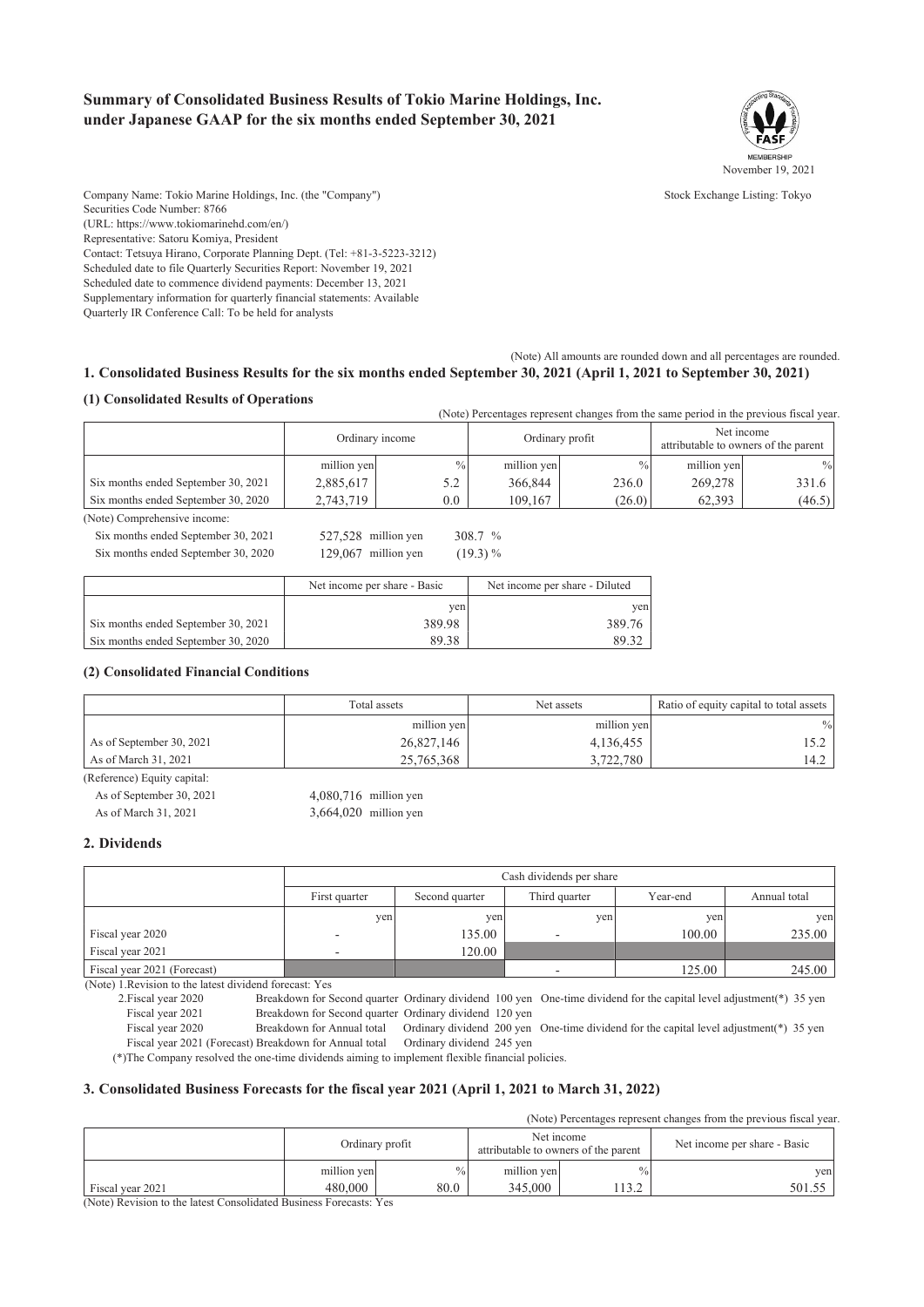### \* Notes

(1) Changes in significant subsidiaries during the six months ended September 30, 2021

- (Changes in specified subsidiaries that resulted in a change in the scope of consolidation): None
- (2) Changes in accounting policies, changes in accounting estimates, and retrospective restatements
	- (a) Changes in accounting policies to reflect amendments of accounting standards: Yes
	- (b) Changes in accounting policies other than (a): None
	- (c) Changes in accounting estimates: None

(d) Retrospective restatements: None

(Note) Please refer to Appendix p. 7 "1. Consolidated Financial Statements and Major Notes (5) Changes in accounting policies" for details.

(3) Number of shares issued (common stock)

| (a) Total number of shares issued including treasury stock |                      |
|------------------------------------------------------------|----------------------|
| As of September 30, 2021                                   | $697,500,000$ shares |
| As of March 31, 2021                                       | $697,500,000$ shares |
| (b) Number of treasury stock held                          |                      |
| As of September 30, 2021                                   | $12,248,351$ shares  |
| As of March 31, 2021                                       | $4,226,975$ shares   |
| (c) Average number of shares outstanding                   |                      |
| During the six months ended September 30, 2021             | 690,480,886 shares   |
| During the six months ended September 30, 2020             | 698,047,999 shares   |
|                                                            |                      |

#### \*"Summary of Consolidated Business Results" is outside the scope of interim external audit.

#### \*Notes concerning the business forecasts and other items

- 1. Business forecasts are prepared based on business results for previous years, information available to the Company as of the release date of this document and certain assumptions. Actual results may significantly differ affected by various factors.
- 2. The Company prepared its consolidated interim financial statements for the six months ended September 30, 2021 since it is a "specific business company" defined in Article 17-15, paragraph 2 of the Cabinet Office Ordinance on Disclosure of Company Information.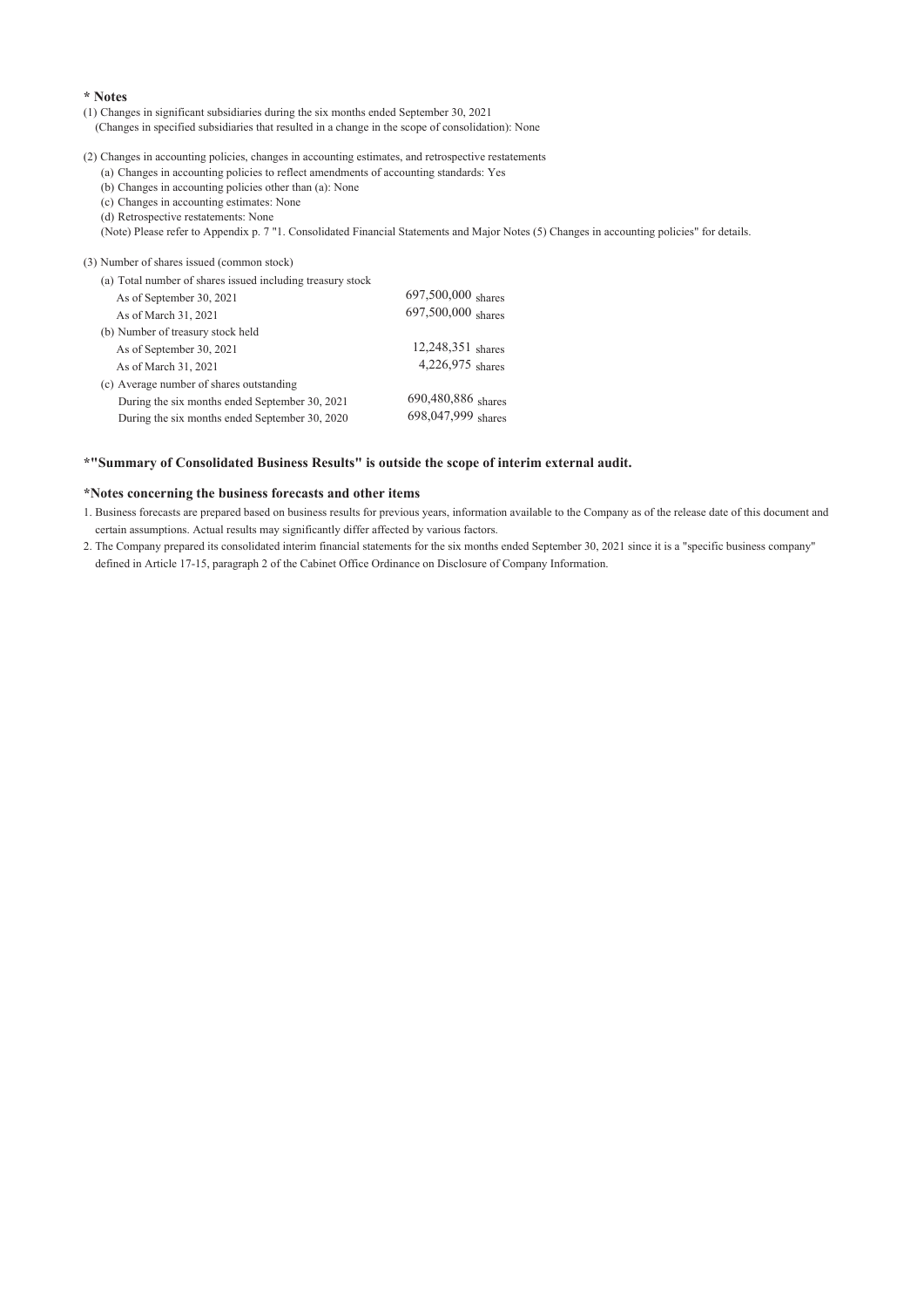# **Contents of Appendix**

| $\overline{2}$           |
|--------------------------|
| $\overline{2}$           |
| $\overline{\phantom{a}}$ |
| $\overline{5}$           |
| - 6                      |
| $\overline{7}$           |
|                          |
| $\overline{7}$           |
| $\overline{7}$           |
| 8                        |
| 9                        |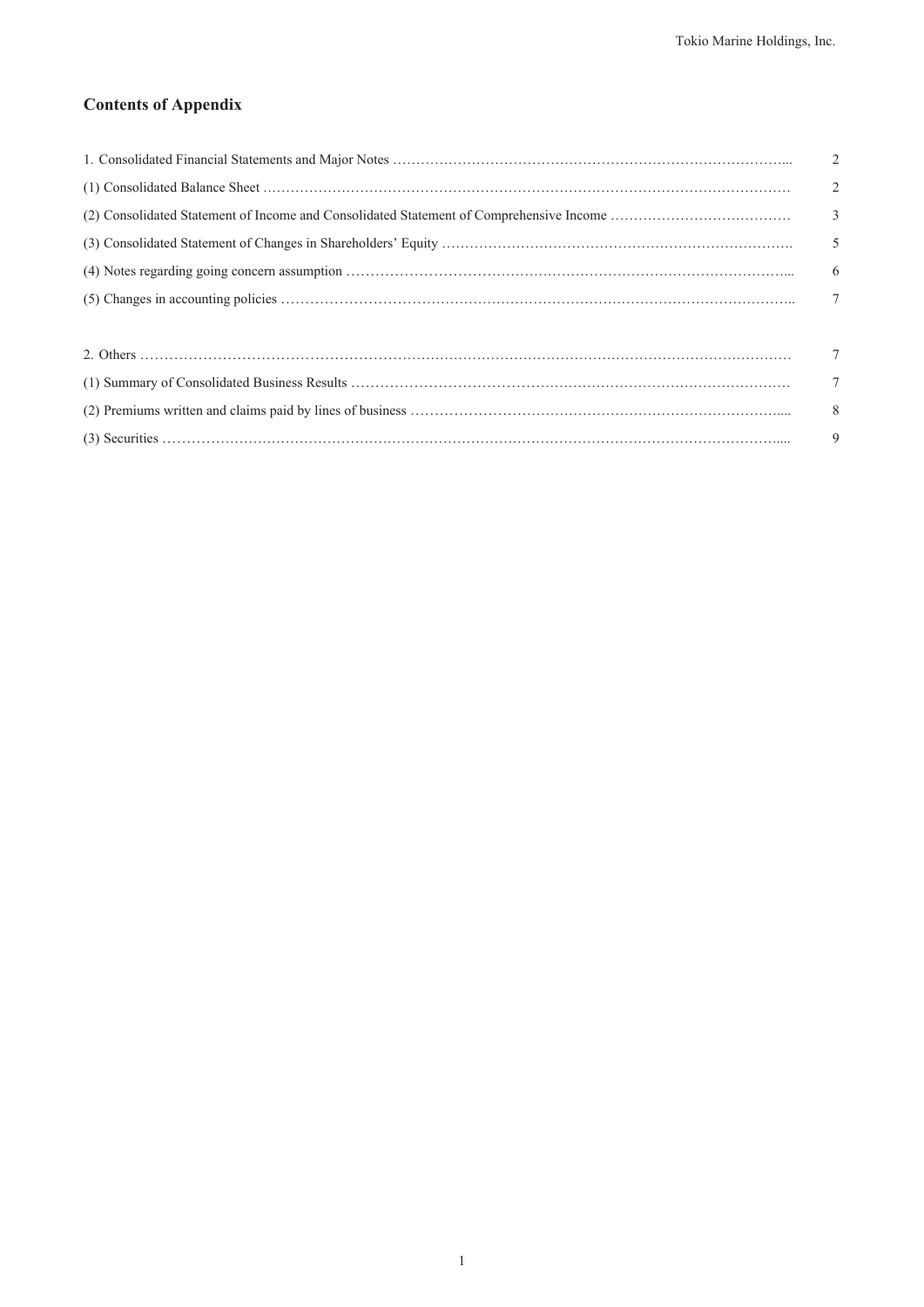# 1. Consolidated Financial Statements and Major Notes

# (1) Consolidated Balance Sheet

|                                                            |                      | (Yen in millions)        |
|------------------------------------------------------------|----------------------|--------------------------|
|                                                            | As of March 31, 2021 | As of September 30, 2021 |
| <b>Assets</b>                                              |                      |                          |
| Cash and bank deposits                                     | 812,011              | 964,480                  |
| Receivables under resale agreements                        | 999                  | 17,999                   |
| Monetary receivables bought                                | 1,377,728            | 1,528,061                |
| Money trusts                                               | 2,378                | 9                        |
| Securities                                                 | 18,741,600           | 19,144,621               |
| Loans                                                      | 1,626,615            | 1,804,146                |
| Tangible fixed assets                                      | 334,501              | 337,488                  |
| Intangible fixed assets                                    | 1,054,990            | 1,081,860                |
| Other assets                                               | 1,783,213            | 1,909,786                |
| Net defined benefit assets                                 | 3,391                | 4,359                    |
| Deferred tax assets                                        | 37,224               | 43,022                   |
| Customers' liabilities under acceptances and guarantees    | 1,997                | 1,878                    |
| Allowance for doubtful accounts                            | (11,284)             | (10, 569)                |
| <b>Total assets</b>                                        | 25,765,368           | 26,827,146               |
| <b>Liabilities</b>                                         |                      |                          |
| Insurance liabilities                                      | 18,020,554           | 18,649,602               |
| Outstanding claims                                         | 3,157,123            | 3,388,975                |
| Underwriting reserves                                      | 14,863,430           | 15,260,626               |
| Corporate bonds                                            | 230,597              | 219,104                  |
| Other liabilities                                          | 2,992,122            | 3,000,329                |
| Payables under securities lending transactions             | 1,509,051            | 1,318,944                |
| Other liabilities                                          | 1,483,071            | 1,681,384                |
| Net defined benefit liabilities                            | 254,274              | 256,489                  |
| Provision for employees' bonus                             | 75,210               | 60,908                   |
| Provision for share awards                                 |                      |                          |
|                                                            |                      | 2,959                    |
| Reserves under special laws                                | 128,006              | 133,140                  |
| Reserve for price fluctuation                              | 128,006              | 133,140                  |
| Deferred tax liabilities                                   | 321,141              | 352,711                  |
| Negative goodwill                                          | 18,682               | 13,567                   |
| Acceptances and guarantees                                 | 1,997                | 1,878                    |
| <b>Total liabilities</b>                                   | 22,042,587           | 22,690,691               |
| <b>Net assets</b>                                          |                      |                          |
| Shareholders' equity                                       |                      |                          |
| Share capital                                              | 150,000              | 150,000                  |
| Retained earnings                                          | 1,788,764            | 1,987,913                |
| Treasury stock                                             | (23,211)             | (67, 253)                |
| Total shareholders' equity                                 | 1,915,553            | 2,070,659                |
| Accumulated other comprehensive income                     |                      |                          |
| Unrealized gains (losses) on available-for-sale securities | 1,908,438            | 1,982,047                |
| Deferred gains (losses) on hedge transactions              | 2,787                | 4,697                    |
| Foreign currency translation adjustments                   | (149,098)            | 36,009                   |
| Remeasurements of defined benefit plans                    | (13,661)             | (12, 697)                |
| Total accumulated other comprehensive income               | 1,748,467            | 2,010,056                |
| <b>Stock acquisition rights</b>                            | 2,379                | 33                       |
| Non-controlling interests                                  | 56,380               | 55,705                   |
| <b>Total net assets</b>                                    | 3,722,780            | 4,136,455                |
| <b>Total liabilities and net assets</b>                    | 25,765,368           | 26,827,146               |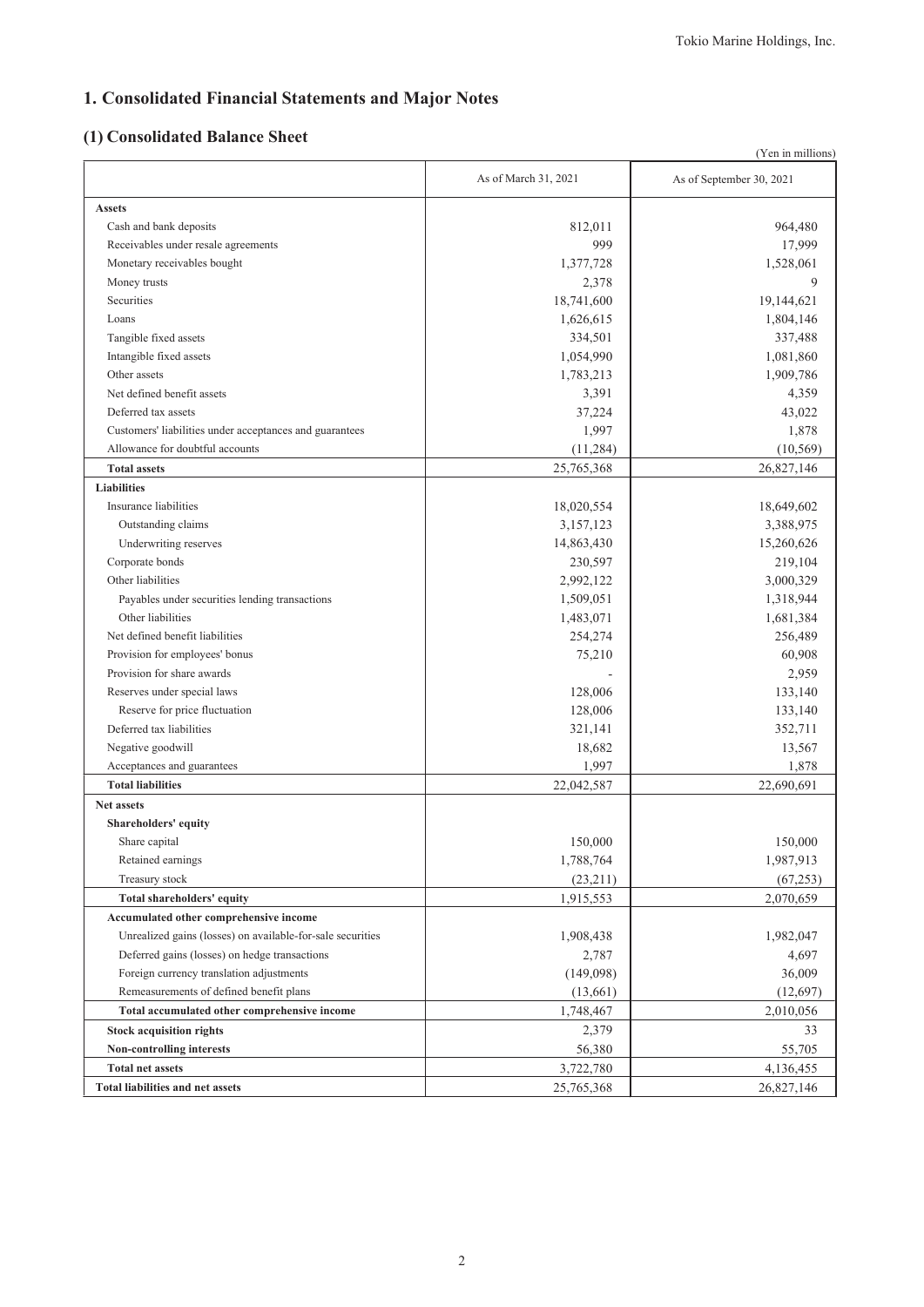# (2) Consolidated Statement of Income and Consolidated Statement of Comprehensive Income

### (Consolidated Statement of Income)

| (Yen in millions)                                 |                                                                                    |                                                                                    |  |
|---------------------------------------------------|------------------------------------------------------------------------------------|------------------------------------------------------------------------------------|--|
|                                                   | Six months ended<br>September 30, 2020<br>(April 1, 2020 to<br>September 30, 2020) | Six months ended<br>September 30, 2021<br>(April 1, 2021 to<br>September 30, 2021) |  |
| <b>Ordinary</b> income                            | 2,743,719                                                                          | 2,885,617                                                                          |  |
| <b>Underwriting income</b>                        | 2,345,267                                                                          | 2,457,450                                                                          |  |
| Net premiums written                              | 1,809,579                                                                          | 1,920,332                                                                          |  |
| Deposit premiums from policyholders               | 43,049                                                                             | 38,031                                                                             |  |
| Investment income on deposit premiums             | 19,008                                                                             | 16,897                                                                             |  |
| Life insurance premiums                           | 469,462                                                                            | 478,909                                                                            |  |
| <b>Investment</b> income                          | 337,542                                                                            | 360,546                                                                            |  |
| Interest and dividends                            | 242,069                                                                            | 272,534                                                                            |  |
| Gains on money trusts                             | 201                                                                                | 44                                                                                 |  |
| Gains on trading securities                       |                                                                                    | 16,436                                                                             |  |
| Gains on sales of securities                      | 78,736                                                                             | 69,283                                                                             |  |
| Gains on redemption of securities                 | 361                                                                                | 2,311                                                                              |  |
| Investment gains on separate accounts             | 24,755                                                                             | 10,029                                                                             |  |
| Transfer of investment income on deposit premiums | (19,008)                                                                           | (16, 897)                                                                          |  |
| Other ordinary income                             | 60,908                                                                             | 67,621                                                                             |  |
| Amortization of negative goodwill                 | 5,114                                                                              | 5,114                                                                              |  |
| <b>Ordinary expenses</b>                          | 2,634,552                                                                          | 2,518,773                                                                          |  |
| <b>Underwriting expenses</b>                      | 2,111,330                                                                          | 2,005,258                                                                          |  |
| Net claims paid                                   | 898,935                                                                            | 940,677                                                                            |  |
| Loss adjustment expenses                          | 71,969                                                                             | 78,702                                                                             |  |
| Agency commissions and brokerage                  | 343,265                                                                            | 368,549                                                                            |  |
| Maturity refunds to policyholders                 | 69,326                                                                             | 79,198                                                                             |  |
| Dividends to policyholders                        | 3                                                                                  | $\mathbf{1}$                                                                       |  |
| Life insurance claims                             | 195,022                                                                            | 209,863                                                                            |  |
| Provision for outstanding claims                  | 173,079                                                                            | 73,876                                                                             |  |
| Provision for underwriting reserves               | 357,331                                                                            | 250,181                                                                            |  |
| <b>Investment expenses</b>                        | 69,980                                                                             | 27,863                                                                             |  |
| Losses on trading securities                      | 6,282                                                                              |                                                                                    |  |
| Losses on sales of securities                     | 14,530                                                                             | 9.793                                                                              |  |
| Impairment losses on securities                   | 15,339                                                                             | 5.652                                                                              |  |
| Losses on redemption of securities                | 265                                                                                | 175                                                                                |  |
| Losses on derivatives                             | 25,062                                                                             | 8,428                                                                              |  |
| Operating and general administrative expenses     | 439,825                                                                            | 474,254                                                                            |  |
| Other ordinary expenses                           | 13,416                                                                             | 11,396                                                                             |  |
| Interest expenses                                 | 6,822                                                                              | 4,140                                                                              |  |
| Increase in allowance for doubtful accounts       | 2,752                                                                              |                                                                                    |  |
| Losses on bad debts                               | 40                                                                                 | 74                                                                                 |  |
| Equity in losses of affiliates                    | 1,220                                                                              | 2,491                                                                              |  |
| Ordinary profit                                   | 109,167                                                                            | 366,844                                                                            |  |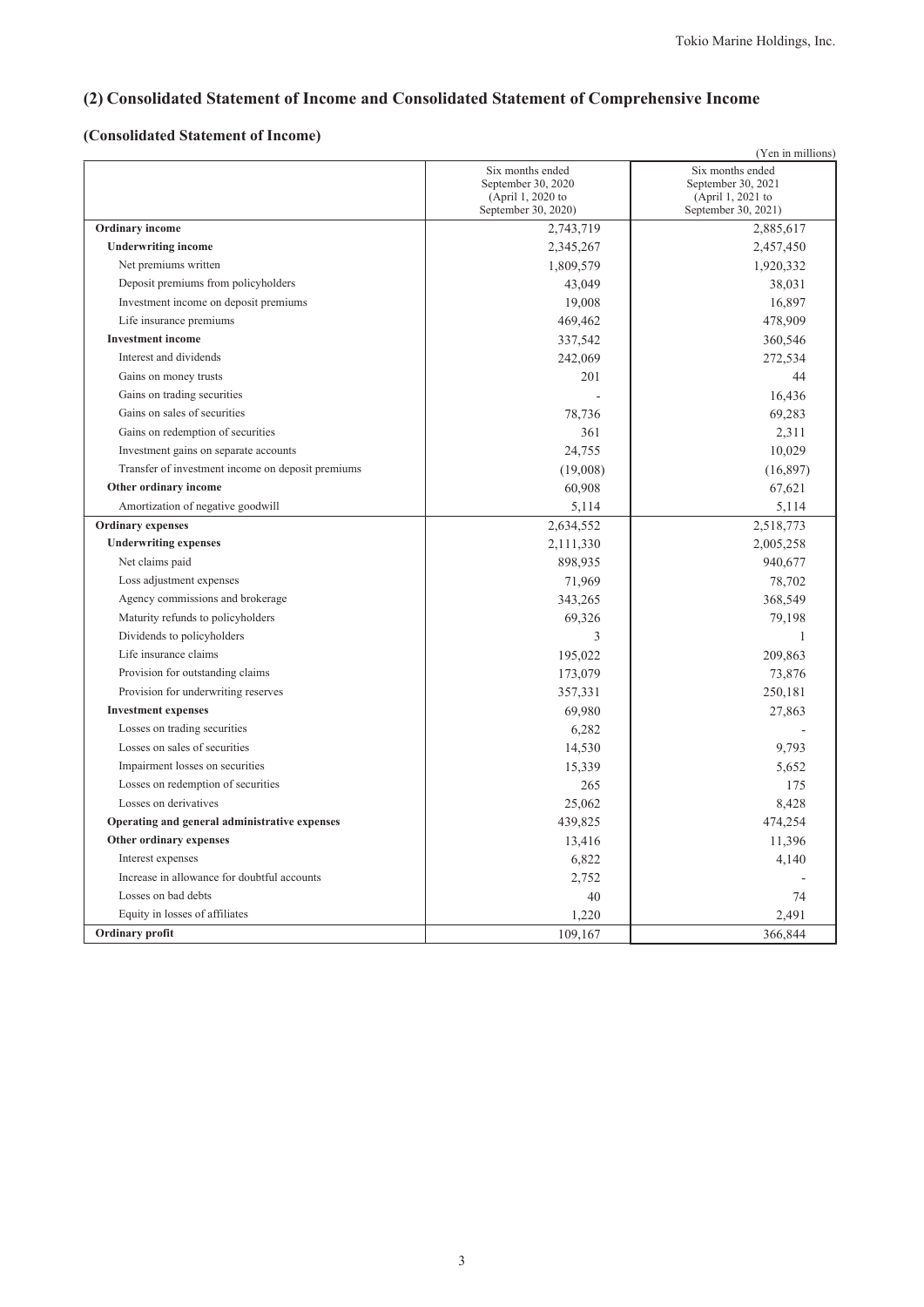|                                                             |                                         | (Yen in millions)                       |
|-------------------------------------------------------------|-----------------------------------------|-----------------------------------------|
|                                                             | Six months ended                        | Six months ended                        |
|                                                             | September 30, 2020<br>(April 1, 2020 to | September 30, 2021<br>(April 1, 2021 to |
|                                                             | September 30, 2020)                     | September 30, 2021)                     |
| <b>Extraordinary gains</b>                                  | 317                                     | 3,397                                   |
| Gains on disposal of fixed assets                           | 48                                      | 3,397                                   |
| Gains on sales of shares of subsidiaries and affiliates     | 255                                     |                                         |
| Other extraordinary gains                                   | 13                                      |                                         |
| <b>Extraordinary losses</b>                                 | 16,955                                  | 6,242                                   |
| Losses on disposal of fixed assets                          | 618                                     | 953                                     |
| Impairment losses on fixed assets                           | 551                                     | 155                                     |
| Provision for reserves under special laws                   | 4,931                                   | 5,133                                   |
| Provision for reserve for price fluctuation                 | 4,931                                   | 5,133                                   |
| Other extraordinary losses                                  | 10,855                                  |                                         |
| Income before income taxes and non-controlling interests    | 92,528                                  | 363,999                                 |
| Income taxes - current                                      | 85,624                                  | 104,182                                 |
| Income taxes - deferred                                     | (54, 505)                               | (6,806)                                 |
| <b>Total income taxes</b>                                   | 31,119                                  | 97,376                                  |
| Net income                                                  | 61,409                                  | 266,622                                 |
| Net income (loss) attributable to non-controlling interests | (983)                                   | (2,656)                                 |
| Net income attributable to owners of the parent             | 62,393                                  | 269,278                                 |

# (Consolidated Statement of Comprehensive Income)

|                                                                                         |                                                                                    | (Yen in millions)                                                                  |
|-----------------------------------------------------------------------------------------|------------------------------------------------------------------------------------|------------------------------------------------------------------------------------|
|                                                                                         | Six months ended<br>September 30, 2020<br>(April 1, 2020 to<br>September 30, 2020) | Six months ended<br>September 30, 2021<br>(April 1, 2021 to<br>September 30, 2021) |
| Net income                                                                              | 61,409                                                                             | 266,622                                                                            |
| Other comprehensive income                                                              |                                                                                    |                                                                                    |
| Unrealized gains (losses) on available-for-sale securities                              | 140,913                                                                            | 69,023                                                                             |
| Deferred gains (losses) on hedge transactions                                           | (3,680)                                                                            | 1,909                                                                              |
| Foreign currency translation adjustments                                                | (62, 352)                                                                          | 184,958                                                                            |
| Remeasurements of defined benefit plans                                                 | 1,484                                                                              | 965                                                                                |
| Share of other comprehensive income of affiliates accounted for by<br>the equity method | (8,708)                                                                            | 4,048                                                                              |
| Total other comprehensive income                                                        | 67,657                                                                             | 260,905                                                                            |
| <b>Total comprehensive income</b>                                                       | 129,067                                                                            | 527,528                                                                            |
| Comprehensive income attributable to:                                                   |                                                                                    |                                                                                    |
| Owners of the parent                                                                    | 129,410                                                                            | 530,868                                                                            |
| Non-controlling interests                                                               | (343)                                                                              | (3,339)                                                                            |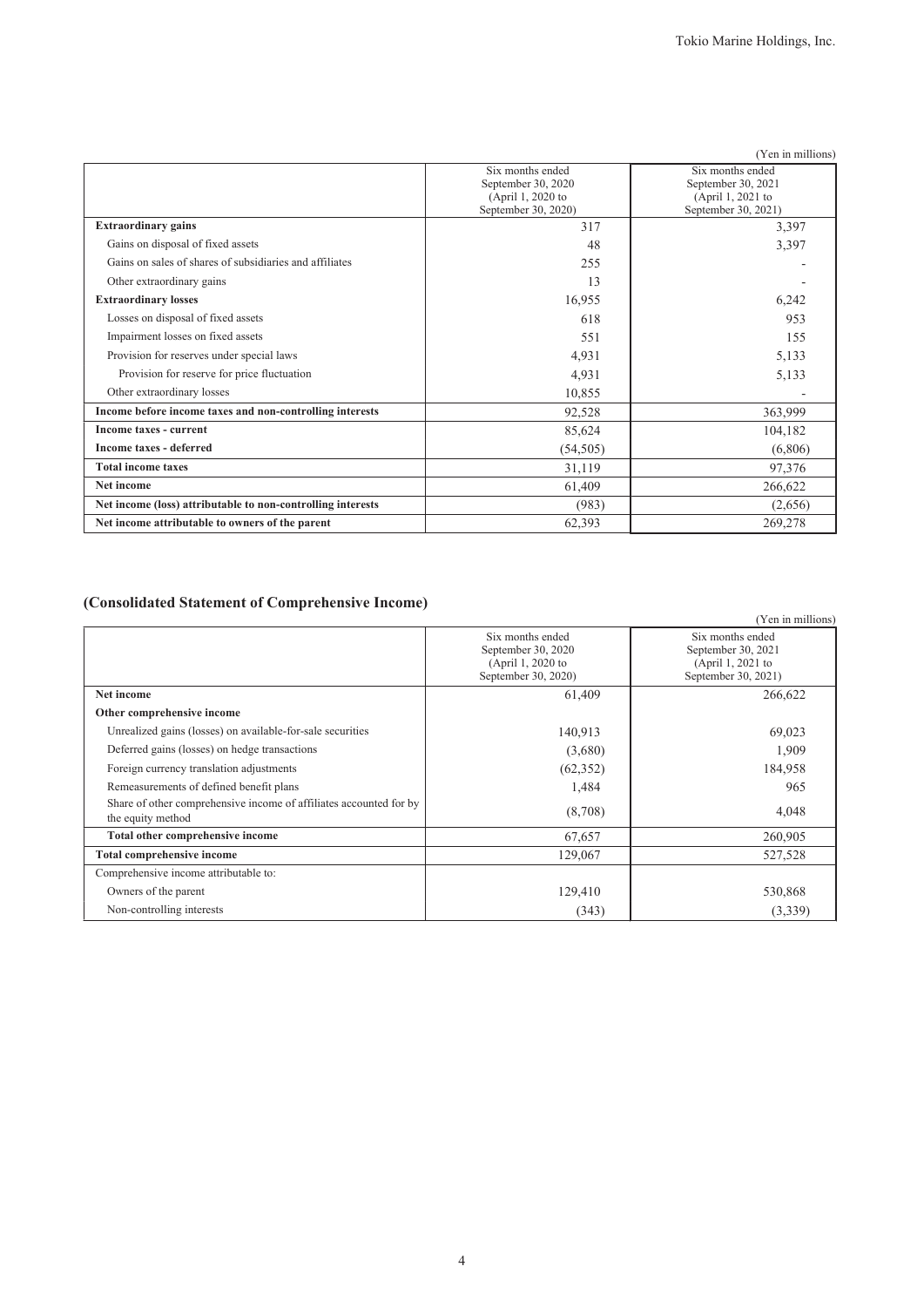# (3) Consolidated Statement of Changes in Shareholders' Equity

Six months ended September 30, 2020 (April 1, 2020 to September 30, 2020)

|                                                                                        |                      |                      |                | (Yen in millions)                |  |
|----------------------------------------------------------------------------------------|----------------------|----------------------|----------------|----------------------------------|--|
|                                                                                        | Shareholders' equity |                      |                |                                  |  |
|                                                                                        | Share capital        | Retained<br>earnings | Treasury stock | Total<br>shareholders'<br>equity |  |
| Beginning balance                                                                      | 150,000              | 1,800,292            | (23,210)       | 1,927,082                        |  |
| Changes during the six months                                                          |                      |                      |                |                                  |  |
| Dividends                                                                              |                      | (66,297)             |                | (66, 297)                        |  |
| Net income attributable to<br>owners of the parent                                     |                      | 62,393               |                | 62,393                           |  |
| Purchases of treasury stock                                                            |                      |                      | (22)           | (22)                             |  |
| Disposal of treasury stock                                                             |                      | (292)                | 1,077          | 784                              |  |
| Changes in the scope of<br>consolidation                                               |                      | 12,257               |                | 12,257                           |  |
| Changes in equity resulted<br>from increase in capital of<br>consolidated subsidiaries |                      | $\Omega$             |                | $\Omega$                         |  |
| Others                                                                                 |                      | (113)                |                | (113)                            |  |
| Net changes in items other<br>than shareholders' equity                                |                      |                      |                |                                  |  |
| Total changes during the six<br>months                                                 |                      | 7,946                | 1,054          | 9,001                            |  |
| Ending balance                                                                         | 150,000              | 1,808,239            | (22, 155)      | 1,936,083                        |  |

|                                                                                        |                                                                     | Accumulated other comprehensive income              |                                                |                                               |                                |                              |                  |
|----------------------------------------------------------------------------------------|---------------------------------------------------------------------|-----------------------------------------------------|------------------------------------------------|-----------------------------------------------|--------------------------------|------------------------------|------------------|
|                                                                                        | Unrealized gains<br>(losses) on<br>available-for-sale<br>securities | Deferred gains<br>(losses) on hedge<br>transactions | Foreign currency<br>translation<br>adjustments | Remeasurements<br>of defined<br>benefit plans | Stock<br>acquisition<br>rights | Non-controlling<br>interests | Total net assets |
| Beginning balance                                                                      | 1,435,437                                                           | 11,427                                              | 8,042                                          | (9,840)                                       | 2,545                          | 51,980                       | 3,426,675        |
| Changes during the six months                                                          |                                                                     |                                                     |                                                |                                               |                                |                              |                  |
| Dividends                                                                              |                                                                     |                                                     |                                                |                                               |                                |                              | (66, 297)        |
| Net income attributable to<br>owners of the parent                                     |                                                                     |                                                     |                                                |                                               |                                |                              | 62,393           |
| Purchases of treasury stock                                                            |                                                                     |                                                     |                                                |                                               |                                |                              | (22)             |
| Disposal of treasury stock                                                             |                                                                     |                                                     |                                                |                                               |                                |                              | 784              |
| Changes in the scope of<br>consolidation                                               |                                                                     |                                                     |                                                |                                               |                                |                              | 12,257           |
| Changes in equity resulted<br>from increase in capital of<br>consolidated subsidiaries |                                                                     |                                                     |                                                |                                               |                                |                              | $\Omega$         |
| Others                                                                                 |                                                                     |                                                     |                                                |                                               |                                |                              | (113)            |
| Net changes in items other<br>than shareholders' equity                                | 138,549                                                             | (3,680)                                             | (67,311)                                       | 1,480                                         | (449)                          | 1,621                        | 70,210           |
| Total changes during the six<br>months                                                 | 138,549                                                             | (3,680)                                             | (67,311)                                       | 1,480                                         | (449)                          | 1,621                        | 79,211           |
| Ending balance                                                                         | 1,573,986                                                           | 7,747                                               | (59,269)                                       | (8,359)                                       | 2,096                          | 53,602                       | 3,505,886        |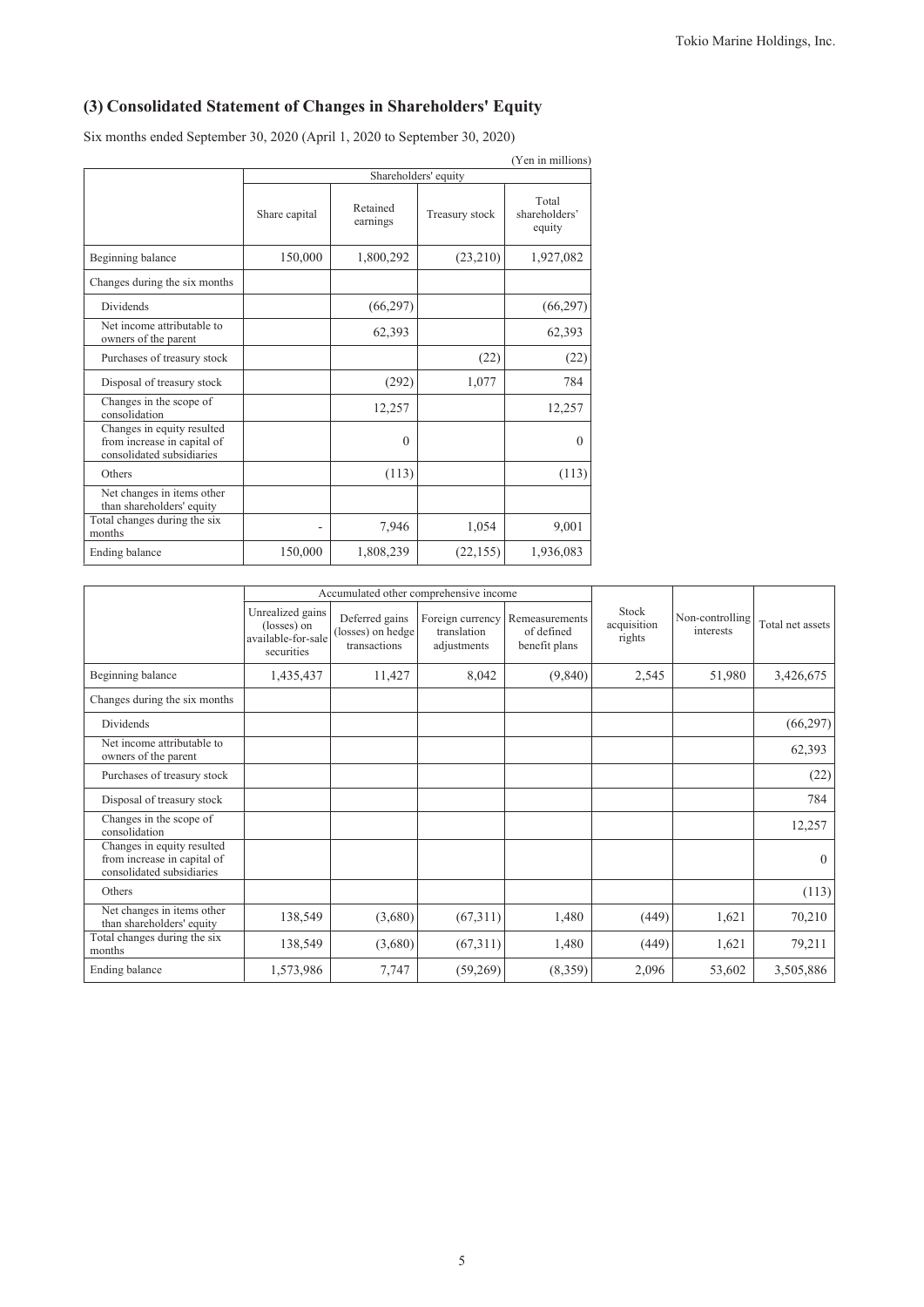|                                                                                        |                      |                      |                | (Yen in millions)                |  |  |  |
|----------------------------------------------------------------------------------------|----------------------|----------------------|----------------|----------------------------------|--|--|--|
|                                                                                        | Shareholders' equity |                      |                |                                  |  |  |  |
|                                                                                        | Share capital        | Retained<br>earnings | Treasury stock | Total<br>shareholders'<br>equity |  |  |  |
| Beginning balance                                                                      | 150,000              | 1,788,764            | (23,211)       | 1,915,553                        |  |  |  |
| Changes during the six months                                                          |                      |                      |                |                                  |  |  |  |
| Dividends                                                                              |                      | (69, 327)            |                | (69, 327)                        |  |  |  |
| Net income attributable to<br>owners of the parent                                     |                      | 269,278              |                | 269,278                          |  |  |  |
| Purchases of treasury stock                                                            |                      |                      | (44, 614)      | (44, 614)                        |  |  |  |
| Disposal of treasury stock                                                             |                      | (97)                 | 572            | 474                              |  |  |  |
| Changes in the scope of<br>consolidation                                               |                      |                      |                |                                  |  |  |  |
| Changes in equity resulted<br>from increase in capital of<br>consolidated subsidiaries |                      |                      |                |                                  |  |  |  |
| Others                                                                                 |                      | (704)                |                | (704)                            |  |  |  |
| Net changes in items other<br>than shareholders' equity                                |                      |                      |                |                                  |  |  |  |
| Total changes during the six<br>months                                                 |                      | 199,149              | (44, 042)      | 155,106                          |  |  |  |
| Ending balance                                                                         | 150,000              | 1,987,913            | (67, 253)      | 2,070,659                        |  |  |  |

Six months ended September 30, 2021 (April 1, 2021 to September 30, 2021)

|                                                                                        |                                                                     | Accumulated other comprehensive income              |                                                |                                               |                                |                              |                  |
|----------------------------------------------------------------------------------------|---------------------------------------------------------------------|-----------------------------------------------------|------------------------------------------------|-----------------------------------------------|--------------------------------|------------------------------|------------------|
|                                                                                        | Unrealized gains<br>(losses) on<br>available-for-sale<br>securities | Deferred gains<br>(losses) on hedge<br>transactions | Foreign currency<br>translation<br>adjustments | Remeasurements<br>of defined<br>benefit plans | Stock<br>acquisition<br>rights | Non-controlling<br>interests | Total net assets |
| Beginning balance                                                                      | 1,908,438                                                           | 2,787                                               | (149,098)                                      | (13,661)                                      | 2,379                          | 56,380                       | 3,722,780        |
| Changes during the six months                                                          |                                                                     |                                                     |                                                |                                               |                                |                              |                  |
| <b>Dividends</b>                                                                       |                                                                     |                                                     |                                                |                                               |                                |                              | (69, 327)        |
| Net income attributable to<br>owners of the parent                                     |                                                                     |                                                     |                                                |                                               |                                |                              | 269,278          |
| Purchases of treasury stock                                                            |                                                                     |                                                     |                                                |                                               |                                |                              | (44, 614)        |
| Disposal of treasury stock                                                             |                                                                     |                                                     |                                                |                                               |                                |                              | 474              |
| Changes in the scope of<br>consolidation                                               |                                                                     |                                                     |                                                |                                               |                                |                              |                  |
| Changes in equity resulted<br>from increase in capital of<br>consolidated subsidiaries |                                                                     |                                                     |                                                |                                               |                                |                              |                  |
| Others                                                                                 |                                                                     |                                                     |                                                |                                               |                                |                              | (704)            |
| Net changes in items other<br>than shareholders' equity                                | 73,608                                                              | 1,909                                               | 185,107                                        | 963                                           | (2,345)                        | (675)                        | 258,568          |
| Total changes during the six<br>months                                                 | 73,608                                                              | 1,909                                               | 185,107                                        | 963                                           | (2,345)                        | (675)                        | 413,675          |
| Ending balance                                                                         | 1,982,047                                                           | 4,697                                               | 36,009                                         | (12,697)                                      | 33                             | 55,705                       | 4,136,455        |

# (4) Notes regarding going concern assumption

Not applicable.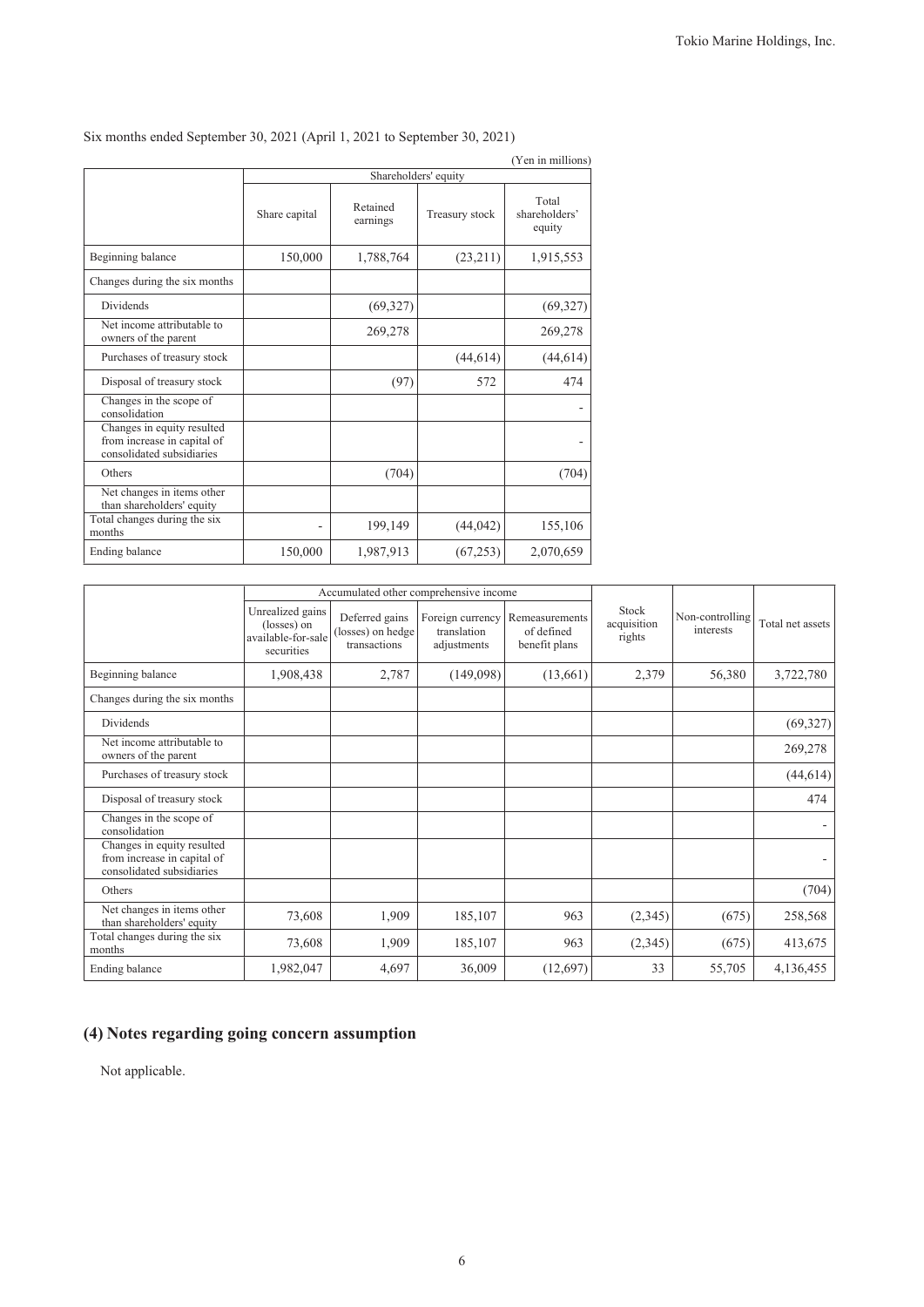(Yen in millions)

### (5) Changes in accounting policies

The Company has applied "Accounting Standard for Fair Value Measurement" (ASBJ Statement No.30, July 4, 2019) and others from the beginning of the interim period ended September 30, 2021.

In accordance with the transitional treatment set forth in Article 19 of "Accounting Standard for Fair Value Measurement" and Article 44-2 of "Accounting Standard for Financial Instruments" (ASBJ Statement No.10, July 4, 2019), the Company has prospectively applied a new accounting policy prescribed by "Accounting Standard for Fair Value Measurement" and others.

As a result, the effect of applying this accounting standard on consolidated interim financial statements is immaterial.

### 2. Others

### (1) Summary of Consolidated Business Results

|                                                                | Six months ended<br>September 30, 2020<br>(April 1, 2020 to<br>September 30, 2020) | Six months ended<br>September 30, 2021<br>(April 1, 2021 to<br>September 30, 2021) | Increase<br>(Decrease) | Rate of change |
|----------------------------------------------------------------|------------------------------------------------------------------------------------|------------------------------------------------------------------------------------|------------------------|----------------|
| Ordinary income and expenses                                   |                                                                                    |                                                                                    |                        | $\%$           |
| <b>Underwriting income</b>                                     | 2,345,267                                                                          | 2,457,450                                                                          | 112,182                | 4.8            |
| Net premiums written                                           | 1,809,579                                                                          | 1,920,332                                                                          | 110,753                | 6.1            |
| Deposit premiums from policyholders                            | 43,049                                                                             | 38,031                                                                             | (5,018)                | (11.7)         |
| Life insurance premiums                                        | 469,462                                                                            | 478,909                                                                            | 9.447                  | 2.0            |
| <b>Underwriting expenses</b>                                   | 2,111,330                                                                          | 2,005,258                                                                          | (106, 071)             | (5.0)          |
| Net claims paid                                                | 898,935                                                                            | 940,677                                                                            | 41,741                 | 4.6            |
| Loss adjustment expenses                                       | 71,969                                                                             | 78,702                                                                             | 6,732                  | 9.4            |
| Agency commissions and brokerage                               | 343,265                                                                            | 368,549                                                                            | 25,283                 | 7.4            |
| Maturity refunds to policyholders                              | 69,326                                                                             | 79,198                                                                             | 9,871                  | 14.2           |
| Life insurance claims                                          | 195,022                                                                            | 209,863                                                                            | 14,840                 | 7.6            |
| Provision for outstanding claims                               | 173,079                                                                            | 73,876                                                                             | (99,203)               | (57.3)         |
| Provision for underwriting reserves                            | 357,331                                                                            | 250,181                                                                            | (107, 149)             | (30.0)         |
| <b>Investment</b> income                                       | 337,542                                                                            | 360,546                                                                            | 23,004                 | 6.8            |
| Interest and dividends                                         | 242,069                                                                            | 272,534                                                                            | 30,464                 | 12.6           |
| Gains on money trusts                                          | 201                                                                                | 44                                                                                 | (157)                  | (78.1)         |
| Gains on trading securities                                    |                                                                                    | 16,436                                                                             | 16,436                 |                |
| Gains on sales of securities                                   | 78,736                                                                             | 69,283                                                                             | (9, 453)               | (12.0)         |
| Investment gains on separate accounts                          | 24,755                                                                             | 10,029                                                                             | (14, 725)              | (59.5)         |
| <b>Investment expenses</b>                                     | 69,980                                                                             | 27,863                                                                             | (42, 116)              | (60.2)         |
| Losses on trading securities                                   | 6,282                                                                              |                                                                                    | (6,282)                | (100.0)        |
| Losses on sales of securities                                  | 14,530                                                                             | 9,793                                                                              | (4,736)                | (32.6)         |
| Impairment losses on securities                                | 15,339                                                                             | 5,652                                                                              | (9,686)                | (63.1)         |
| Losses on derivatives                                          | 25,062                                                                             | 8,428                                                                              | (16, 633)              | (66.4)         |
| Operating and general administrative expenses                  | 439,825                                                                            | 474,254                                                                            | 34,429                 | 7.8            |
| Other ordinary income and expenses                             | 47,492                                                                             | 56,224                                                                             | 8,731                  | 18.4           |
| Equity in earnings (losses) of affiliates                      | (1,220)                                                                            | (2,491)                                                                            | (1,270)                |                |
| Ordinary profit                                                | 109,167                                                                            | 366,844                                                                            | 257,677                | 236.0          |
| <b>Extraordinary gains and losses</b>                          |                                                                                    |                                                                                    |                        |                |
| <b>Extraordinary gains</b>                                     | 317                                                                                | 3,397                                                                              | 3,080                  | 971.3          |
| <b>Extraordinary losses</b>                                    | 16,955                                                                             | 6,242                                                                              | (10, 712)              | (63.2)         |
| <b>Extraordinary gains (losses)</b>                            | (16, 638)                                                                          | (2,845)                                                                            | 13,792                 |                |
| Income before income taxes and<br>non-controlling interests    | 92,528                                                                             | 363,999                                                                            | 271,470                | 293.4          |
| Income taxes - current                                         | 85,624                                                                             | 104,182                                                                            | 18,558                 | 21.7           |
| <b>Income taxes - deferred</b>                                 | (54, 505)                                                                          | (6,806)                                                                            | 47,698                 |                |
| <b>Total income taxes</b>                                      | 31,119                                                                             | 97,376                                                                             | 66,256                 | 212.9          |
| Net income                                                     | 61,409                                                                             | 266,622                                                                            | 205,213                | 334.2          |
| Net income (loss) attributable to non-controlling<br>interests | (983)                                                                              | (2,656)                                                                            | (1,672)                |                |
| Net income attributable to owners of the parent                | 62,393                                                                             | 269,278                                                                            | 206,885                | 331.6          |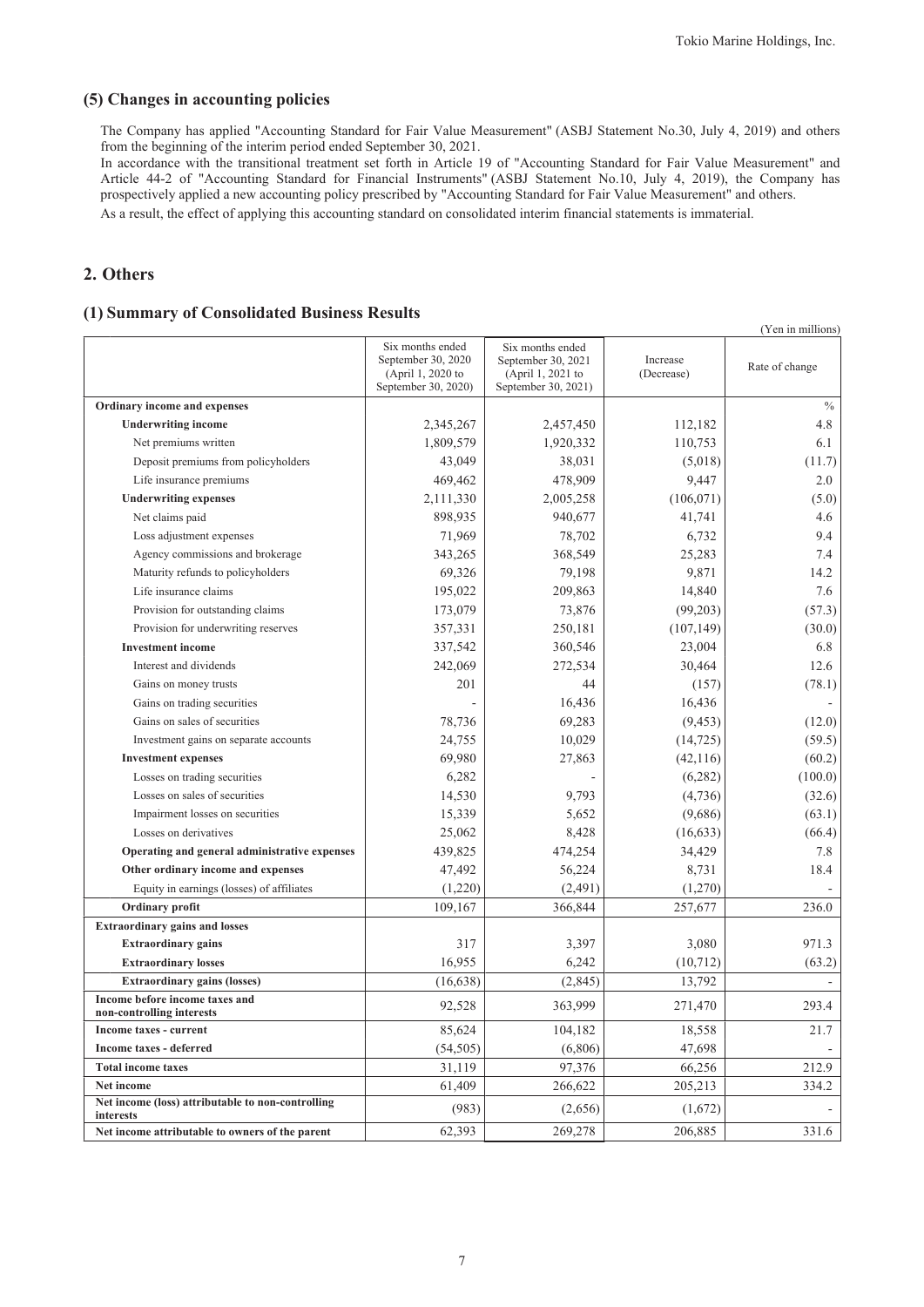# (2) Premiums written and claims paid by lines of business

Direct premiums written including deposit premiums from policyholders

|                                     |           |                                                                              |                |                                                                              |                      | (Yen in millions) |  |
|-------------------------------------|-----------|------------------------------------------------------------------------------|----------------|------------------------------------------------------------------------------|----------------------|-------------------|--|
|                                     |           | Six months ended September 30, 2020<br>(April 1, 2020 to September 30, 2020) |                | Six months ended September 30, 2021<br>(April 1, 2021 to September 30, 2021) |                      |                   |  |
|                                     | Amount    | Composition<br>ratio                                                         | Rate of change | Amount                                                                       | Composition<br>ratio | Rate of change    |  |
|                                     |           | $\frac{0}{0}$                                                                | $\frac{0}{0}$  |                                                                              | $\frac{0}{0}$        | $\frac{0}{0}$     |  |
| Fire and allied lines               | 397,153   | 19.1                                                                         | 11.3           | 438,609                                                                      | 19.7                 | 10.4              |  |
| Hull and cargo                      | 74,730    | 3.6                                                                          | 5.3            | 90,250                                                                       | 4.1                  | 20.8              |  |
| Personal accident                   | 153,540   | 7.4                                                                          | (4.7)          | 153,550                                                                      | 6.9                  | 0.0               |  |
| Voluntary automobile                | 727,315   | 35.0                                                                         | 1.6            | 754,405                                                                      | 34.0                 | 3.7               |  |
| Compulsory automobile liability     | 115,441   | 5.6                                                                          | (21.0)         | 112,629                                                                      | 5.1                  | (2.4)             |  |
| Others                              | 607,683   | 29.3                                                                         | 3.8            | 671,620                                                                      | 30.2                 | 10.5              |  |
| Total                               | 2,075,864 | 100.0                                                                        | 2.0            | 2,221,065                                                                    | 100.0                | 7.0               |  |
| Deposit premiums from policyholders | 43,049    | 2.1                                                                          | 6.1            | 38,031                                                                       | 1.7                  | (11.7)            |  |

(Note) Direct premiums written including deposit premiums from policyholders = Gross premiums written - Surrender benefits of direct policies - Other refunds of direct policies (including deposit premiums from policyholders)

### Net premiums written

|                                 |           |                                                                              |                |                                                                              |                      | (Yen in millions) |  |
|---------------------------------|-----------|------------------------------------------------------------------------------|----------------|------------------------------------------------------------------------------|----------------------|-------------------|--|
|                                 |           | Six months ended September 30, 2020<br>(April 1, 2020 to September 30, 2020) |                | Six months ended September 30, 2021<br>(April 1, 2021 to September 30, 2021) |                      |                   |  |
|                                 | Amount    | Composition<br>ratio                                                         | Rate of change | Amount                                                                       | Composition<br>ratio | Rate of change    |  |
|                                 |           | $\frac{0}{0}$                                                                | $\frac{0}{0}$  |                                                                              | $\frac{0}{0}$        | $\frac{0}{0}$     |  |
| Fire and allied lines           | 290,600   | 16.1                                                                         | 4.3            | 316,933                                                                      | 16.5                 | 9.1               |  |
| Hull and cargo                  | 63,423    | 3.5                                                                          | 6.3            | 75,685                                                                       | 3.9                  | 19.3              |  |
| Personal accident               | 109,856   | 6.1                                                                          | (8.1)          | 113,455                                                                      | 5.9                  | 3.3               |  |
| Voluntary automobile            | 720,481   | 39.8                                                                         | 0.6            | 744,009                                                                      | 38.7                 | 3.3               |  |
| Compulsory automobile liability | 130,740   | 7.2                                                                          | (14.1)         | 122,828                                                                      | 6.4                  | (6.1)             |  |
| Others                          | 494,475   | 27.3                                                                         | 2.8            | 547,420                                                                      | 28.5                 | 10.7              |  |
| Total                           | 1,809,579 | 100.0                                                                        | 0.1            | 1,920,332                                                                    | 100.0                | 6.1               |  |

### Net claims paid

|                                 |         | Six months ended September 30, 2020<br>(April 1, 2020 to September 30, 2020) |                | Six months ended September 30, 2021<br>(April 1, 2021 to September 30, 2021) |                      |                |  |
|---------------------------------|---------|------------------------------------------------------------------------------|----------------|------------------------------------------------------------------------------|----------------------|----------------|--|
|                                 | Amount  | Composition<br>ratio                                                         | Rate of change | Amount                                                                       | Composition<br>ratio | Rate of change |  |
|                                 |         | $\frac{0}{0}$                                                                | $\frac{0}{0}$  |                                                                              | $\frac{0}{0}$        | $\frac{0}{0}$  |  |
| Fire and allied lines           | 156,394 | 17.4                                                                         | 16.7           | 181,296                                                                      | 19.3                 | 15.9           |  |
| Hull and cargo                  | 27,700  | 3.1                                                                          | (5.2)          | 33,002                                                                       | 3.5                  | 19.1           |  |
| Personal accident               | 47,524  | 5.3                                                                          | (8.5)          | 47,700                                                                       | 5.1                  | 0.4            |  |
| Voluntary automobile            | 355,708 | 39.6                                                                         | (7.1)          | 362,716                                                                      | 38.6                 | 2.0            |  |
| Compulsory automobile liability | 86,273  | 9.6                                                                          | (14.8)         | 83,737                                                                       | 8.9                  | (2.9)          |  |
| Others                          | 225,334 | 25.1                                                                         | 12.5           | 232,224                                                                      | 24.7                 | 3.1            |  |
| Total                           | 898,935 | 100.0                                                                        | (0.1)          | 940,677                                                                      | 100.0                | 4.6            |  |

(Yen in millions)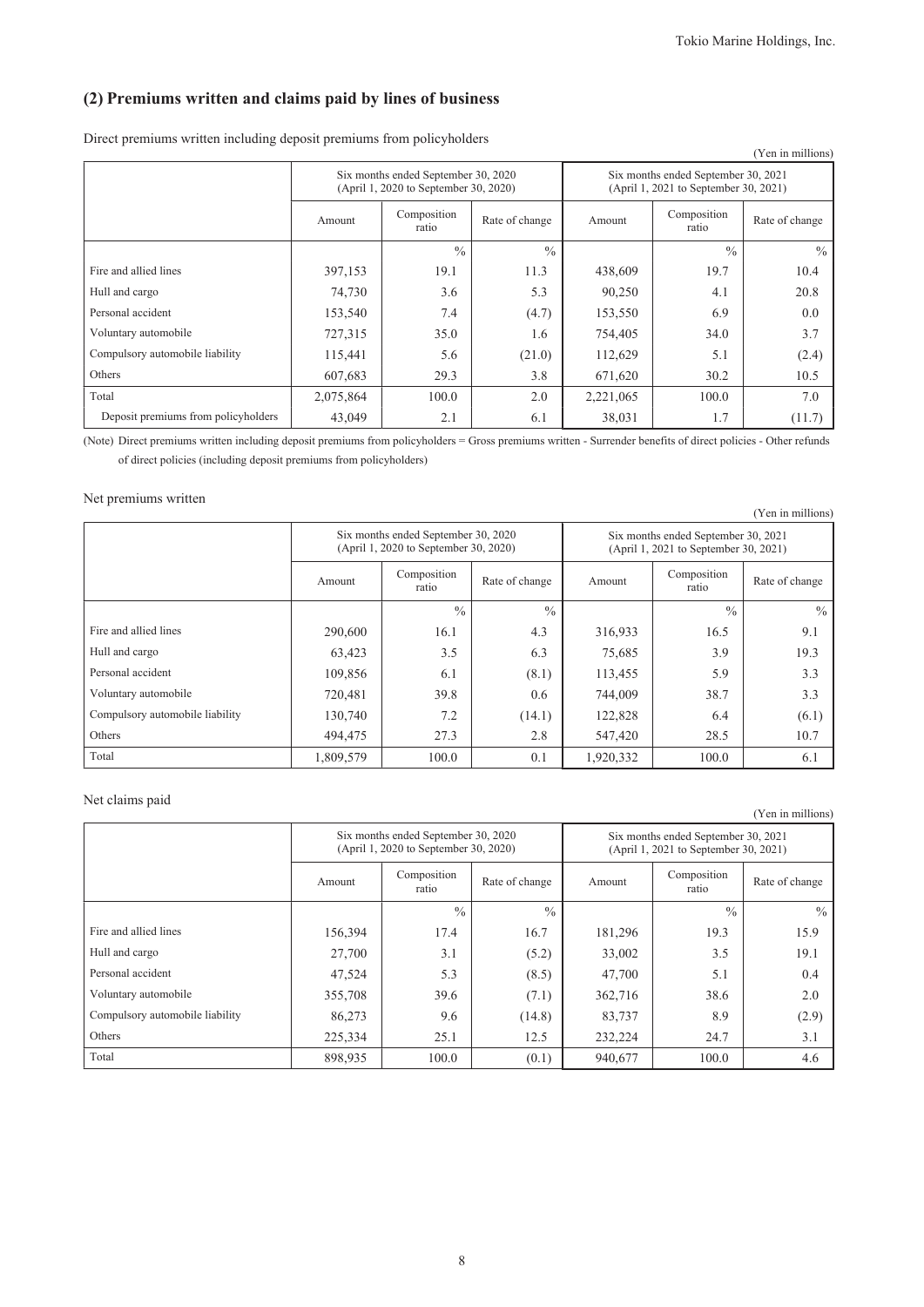## (3) Securities

#### 1. Bonds held to maturity

|                       |                          |                                              |                      |                              |                                              |                          | (Yen in millions)            |  |  |
|-----------------------|--------------------------|----------------------------------------------|----------------------|------------------------------|----------------------------------------------|--------------------------|------------------------------|--|--|
|                       |                          |                                              | As of March 31, 2021 |                              |                                              | As of September 30, 2021 |                              |  |  |
|                       |                          | Carrying amount<br>shown on<br>balance sheet | Fair value           | Unrealized<br>gains (losses) | Carrying amount<br>shown on<br>balance sheet | Fair value               | Unrealized<br>gains (losses) |  |  |
| Those with fair value | Domestic debt securities | 3,574,497                                    | 4,307,169            | 732,671                      | 3,469,697                                    | 4,201,338                | 731,641                      |  |  |
| exceeding the         | Foreign securities       | 51,750                                       | 56,600               | 4,849                        | 49,726                                       | 52,834                   | 3,107                        |  |  |
| carrying amount       | Subtotal                 | 3,626,248                                    | 4,363,770            | 737,521                      | 3,519,424                                    | 4,254,172                | 734,748                      |  |  |
| Those with fair value | Domestic debt securities | 1,487,630                                    | 1,403,102            | (84, 527)                    | 1,589,307                                    | 1,509,410                | (79,896)                     |  |  |
| not exceeding the     | Foreign securities       | 337                                          | 334                  | 3)                           | 2,458                                        | 2,413                    | (45)                         |  |  |
| carrying amount       | Subtotal                 | 1,487,968                                    | 1,403,437            | (84, 530)                    | 1,591,765                                    | 1,511,823                | (79, 941)                    |  |  |
| Total                 |                          | 5, 114, 216                                  | 5,767,207            | 652,991                      | 5, 111, 189                                  | 5,765,996                | 654,806                      |  |  |

#### 2. Bonds earmarked for underwriting reserves

|                                      |                          |                                              |                      |                              |                                              |                          | (Yen in millions)            |
|--------------------------------------|--------------------------|----------------------------------------------|----------------------|------------------------------|----------------------------------------------|--------------------------|------------------------------|
|                                      |                          |                                              | As of March 31, 2021 |                              |                                              | As of September 30, 2021 |                              |
|                                      |                          | Carrying amount<br>shown on<br>balance sheet | Fair value           | Unrealized<br>gains (losses) | Carrying amount<br>shown on<br>balance sheet | Fair value               | Unrealized<br>gains (losses) |
| Those with fair value                | Domestic debt securities | 250,749                                      | 258,436              | 7,686                        | 189,091                                      | 195,991                  | 6,900                        |
| exceeding the<br>carrying amount     | Subtotal                 | 250,749                                      | 258,436              | 7,686                        | 189,091                                      | 195.991                  | 6,900                        |
| Those with fair value                | Domestic debt securities | 1,944,149                                    | 1,823,872            | (120, 277)                   | 1,994,877                                    | 1,882,638                | (112, 239)                   |
| not exceeding the<br>carrying amount | Subtotal                 | 1,944,149                                    | 1,823,872            | (120, 277)                   | 1,994,877                                    | 1,882,638                | (112, 239)                   |
| Total                                |                          | 2,194,898                                    | 2,082,308            | (112, 590)                   | 2,183,968                                    | 2,078,629                | (105, 339)                   |

### 3. Available-for-sale securities

|                                             |                            |                                         |                      |                              |                                         |           | (Yen in millions)            |  |
|---------------------------------------------|----------------------------|-----------------------------------------|----------------------|------------------------------|-----------------------------------------|-----------|------------------------------|--|
|                                             |                            |                                         | As of March 31, 2021 |                              | As of September 30, 2021                |           |                              |  |
|                                             |                            | Fair value<br>shown on<br>balance sheet | Cost                 | Unrealized<br>gains (losses) | Fair value<br>shown on<br>balance sheet | Cost      | Unrealized<br>gains (losses) |  |
|                                             | Domestic debt securities   | 3,049,295                               | 2,708,962            | 340,332                      | 2,982,563                               | 2,648,891 | 333,672                      |  |
|                                             | Domestic equity securities | 2,441,399                               | 493,762              | 1,947,636                    | 2,527,273                               | 476,554   | 2,050,719                    |  |
| Those with fair value<br>exceeding the cost | Foreign securities         | 4,266,561                               | 3,847,323            | 419,237                      | 4,241,439                               | 3,843,407 | 398,032                      |  |
|                                             | Others (Note 2)            | 671,434                                 | 611,432              | 60,001                       | 870,937                                 | 805,739   | 65,197                       |  |
|                                             | Subtotal                   | 10,428,689                              | 7,661,481            | 2,767,207                    | 10,622,213                              | 7,774,592 | 2,847,621                    |  |
|                                             | Domestic debt securities   | 366,370                                 | 369,809              | (3,438)                      | 312,806                                 | 315,158   | (2,352)                      |  |
|                                             | Domestic equity securities | 21,241                                  | 24,017               | (2,776)                      | 23,539                                  | 26,623    | (3,084)                      |  |
| Those with fair value                       | Foreign securities         | 434,855                                 | 444,221              | (9,365)                      | 841,975                                 | 867,261   | (25,286)                     |  |
| not exceeding the cost                      | Others (Note 3)            | 753,092                                 | 772,031              | (18,938)                     | 675,341                                 | 686,627   | (11,285)                     |  |
|                                             | Subtotal                   | 1,575,560                               | 1,610,080            | (34,520)                     | 1,853,661                               | 1,895,670 | (42,008)                     |  |
| Total                                       |                            | 12,004,250                              | 9,271,562            | 2,732,687                    | 12,475,875                              | 9,670,262 | 2,805,612                    |  |

(Note) 1. As of March 31, 2021: Available-for-sale securities whose fair value cannot be measured reliably are not included in the table above.

As of September 30, 2021: Available-for-sale securities without a market price and partnership investments are not included in the table above. 2. "Others" includes items as follows:

-Negotiable certificates of deposit which are presented as Cash and bank deposits on the consolidated balance sheet As of March 31, 2021: fair value 53 million yen, cost 53 million yen, unrealized gains 0 million yen As of September 30, 2021: fair value 57 million yen, cost 56 million yen, unrealized gains 0 million yen

- Foreign mortgage securities, etc. which are presented as Monetary receivables bought on the consolidated balance sheet As of March 31, 2021: fair value 661,299 million yen, cost 604,722 million yen, unrealized gains 56,577 million yen As of September 30, 2021: fair value 860,153 million yen, cost 798,752 million yen, unrealized gains 61,401 million yen

3. "Others" includes items as follows: -Negotiable certificates of deposit which are presented as Cash and bank deposits on the consolidated balance sheet As of March 31, 2021: fair value 33,213 million yen, cost 33,213 million yen

As of September 30, 2021: fair value 8,909 million yen, cost 8,909 million yen

- Foreign mortgage securities, etc. which are presented as Monetary receivables bought on the consolidated balance sheet As of March 31, 2021: fair value 711,830 million yen, cost 729,970 million yen, unrealized losses (18,140) million yen

As of September 30, 2021: fair value 661,856 million yen, cost 673,015 million yen, unrealized losses (11,159) million yen